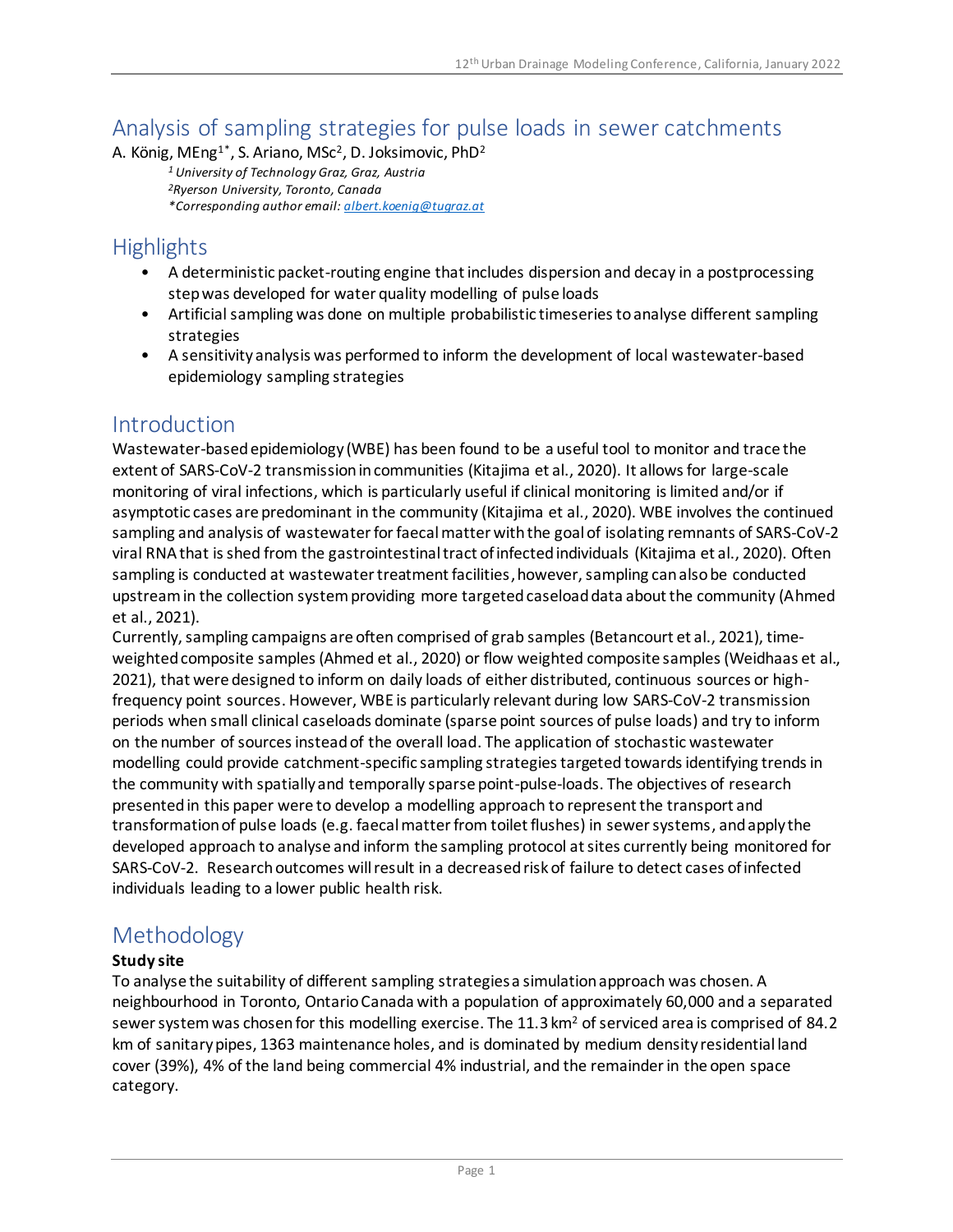#### **Composite model**

Using asset and attribute information obtained directly from the City of Toronto a calibrated dryweather-flow model was built in PCSWMM (CHI Water). Using the calibrated hydraulic model as a base, a deterministic water-quality model (swmmPulse) was developed and added to simulate pulse loads of SARS-CoV-2 and fecal matter from toilet flushes. SwmmPulse routes input loads, defined as packets, through the sewer network and calculates dispersion and decay in a postprocessing step. This allows the creation of temporally high resolution timeseries of water quality data.

#### **Input parameters and sensitivity analysis**

The input-timeseries of packets were created stochastically at 10 second time steps for all nodes within the catchment area, and distributed according to their serviced population. The node populations were derived from census data and building information. These packets were classified as healthy (containing only fecal matter) or infected (containing fecal matter and SARS-CoV-2 RNA). The probability density function used, here on called the *Bristol distribution*, was obtained from Cummings et al. 1992. This distribution is influenced by behaviour, that may change due to lockdown or stay at home measures. To evaluate the sampling regimes sensitivity to these measures, two more distributions were investigated in the sensitivity analysis: A *homogeneous* defecation pattern to represent potential disease related diarrhea, and an updated version of the Bristol Distribution, hereon called the *Adapted Bristol* which was informed by a discrete, high-resolution field sampling campaign at the monitoring site. The influence of non-local input parameters, were investigated and included particulate dispersion (0.05 m<sup>2</sup>s<sup>-1</sup> to 0.36 m<sup>2</sup>s<sup>-1</sup>, selected 0.16 m<sup>2</sup>s<sup>-1</sup> (Rieckermann et al., 2005)) and the decay rate of SARS-CoV-2-RNA (0.083 d<sup>-1</sup> to 0.144 d<sup>-1</sup>, selected 0.114 d<sup>-1</sup> (Ahmed et al., 2020)), as Indicated in Table 1.

**Table 1**. Parameters varied in the sensitivity analysis. If two are given, the first parameter concerns the healthy population and the second one the infected.

|                                                         | Scenario 1/4/7 | Scenario 2/5/8 | Scenario 3/6/9                                                               |
|---------------------------------------------------------|----------------|----------------|------------------------------------------------------------------------------|
| Flushing distribution                                   |                |                | Bristol/HomogeneousAdapted Bristol/Adapted BristolAdapted Bristol/Homogenous |
| Decay rates [d <sup>-1</sup> ]                          | 0.144          | 0.083          | 0.144                                                                        |
| Dispersion rates $\left[\text{m}^2\text{s}^{-1}\right]$ | 0.16           | 0.05           | 0.36                                                                         |

#### **Simulation**

For each scenario, 1000 stochastic variations with uniform distribution were created and simulated with varying fractions of infected population to yield mean diurnal curves of the constituent concentrations along with an estimate of their variability. Since all packets were tagged with their node of origin and the traveltime to the sampling node determined by the model, the distribution of spatial origins of samples taken at time T was derived. Simulated samples for each scenario's variations are created by averaging the calculated concentrations of fecal matter and SARS-CoV-2 RNA within the sampling timewindow. The suitability of different sampling times and regimes was then evaluated using the correlation of the sampling campaignto the simulated fraction and variability of infected individuals, along with the over- or underrepresentation of cases within different areas of the catchment.

### Results and discussion

Preliminary results suggests that sampling campaigns that focus on collection efforts after a morning peak correlate best to the fraction of infected individuals in the catchment (Figure 1a). To calculate correlation coefficients, the simulated samples were grouped by the fraction of infected population and sampling hour. Correlation coefficients were then calculated for each hour between the fraction of infected population and the mean measured concentration of SARS-CoV-2-RNA copies (Figure 1b). However, this analysis is ongoing the results are not yet available.